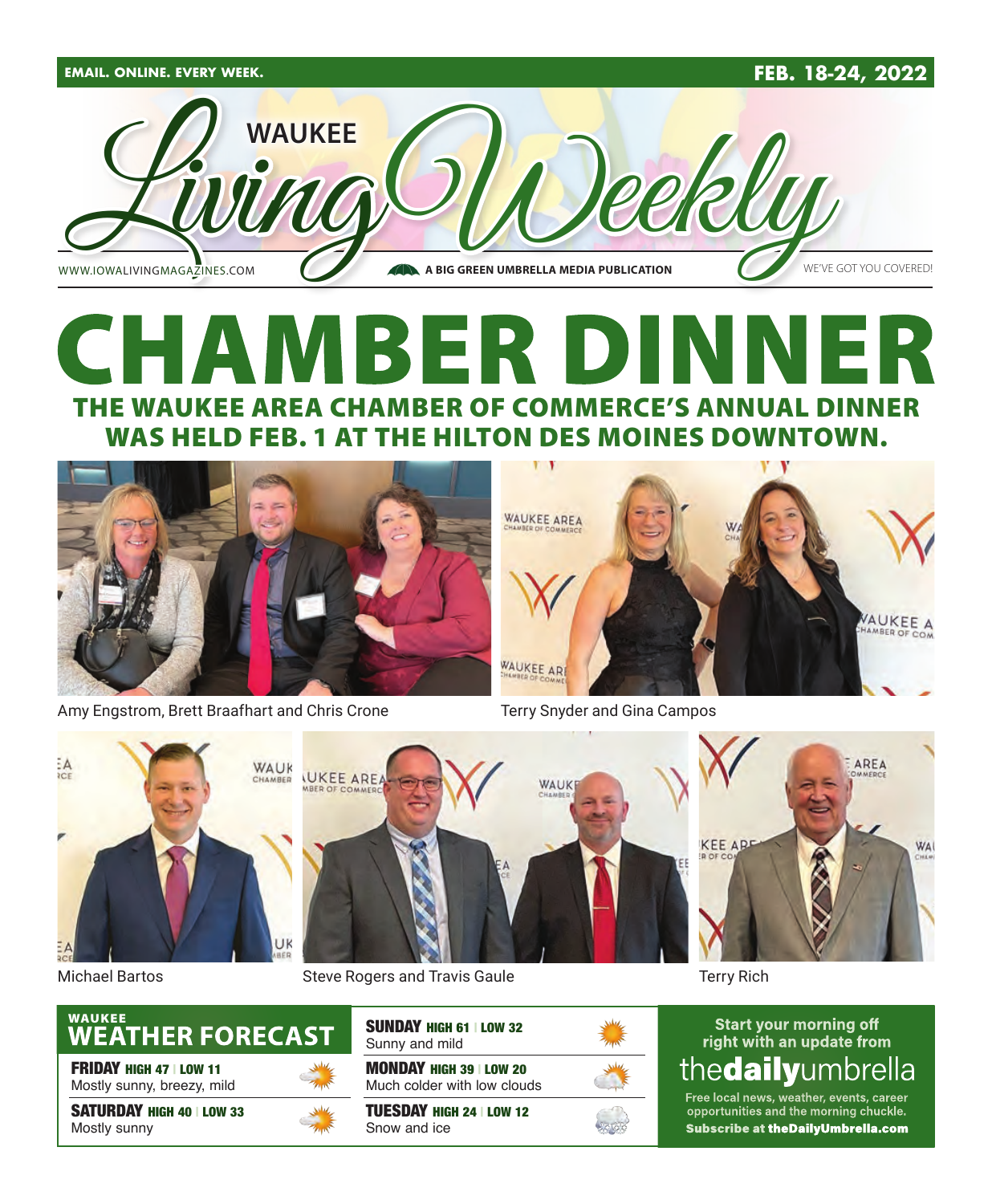#### FROM THE PUBLISHER

# MEET GEORGE JETSON

I saw a cartoon the other day illustrating a family driving in a car with the mother in the passenger seat looking at her phone and stating to all, "The blender just texted — we forgot to turn off the stove."

Sound familiar? We may not be there yet, but we are close.

A telecommunications company mailed me a newsletter recently with an article that referenced a 2021 survey from Deloitte indicating that the average U.S. household now has 25 connected devices, up from 11 in the 2019 survey.

"Impossible," I said. Then I started adding them up. My cell phone. My wife's cell phone. Two iPads. Two Apple watches. Two laptops. A home computer. Two Apple TVs. A Firestick. A Ring doorbell. A Nest thermostat. A MyQ garage door opener. Three Amazon Echos. Two wireless headphone sets. That brings me to 20, and

I haven't counted in the kids' devices yet. Yikes.

According to the newsletter, the pandemic has played a big part in this progression, changing how we communicate and interact. Many activities that used to take place outside the home now take place inside the home, redefining "homework."

Here are a few other surprising findings from the Deloitte report:

• More than half of U.S. adults had virtual doctor visits, and 82 percent were satisfied with the experience.

• More than half of U.S.

households have a smartwatch or fitness tracker.

• During the pandemic, 70 percent of consumers started mobile ordering or other smartphone-based retail and expect to continue to do so.

• Two-thirds of U.S. household have some type of smart home devices.

• Thirty-one percent of Americans admit to feeling overwhelmed by the number of devices and subscriptions they need to manage.

Ready or not, the future is here. Meet George Jetson. Have a great week, and thanks

for reading.  $\blacksquare$ 

#### **Shane Goodman**

President and Publisher Big Green Umbrella Media shane@dmcityview.com 515-953-4822, ext. 305



**WAUKEE** )eekly

**A publication of Big Green Umbrella Media, Inc. Address:** 8101 Birchwood Court, Suite, D, Johnston, IA 50131 **Website:** [www.iowalivingmagazines.com](http://www.iowalivingmagazines.com)



**News contact** Tammy Pearson 515-953-4822, ext. 302 [tammy@iowalivingmagazines.com](mailto:tammy@iowalivingmagazines.com)

**Advertising contact** Martha Munro 515-321-5246 [martha@iowalivingmagazines.com](mailto:martha@iowalivingmagazines.com)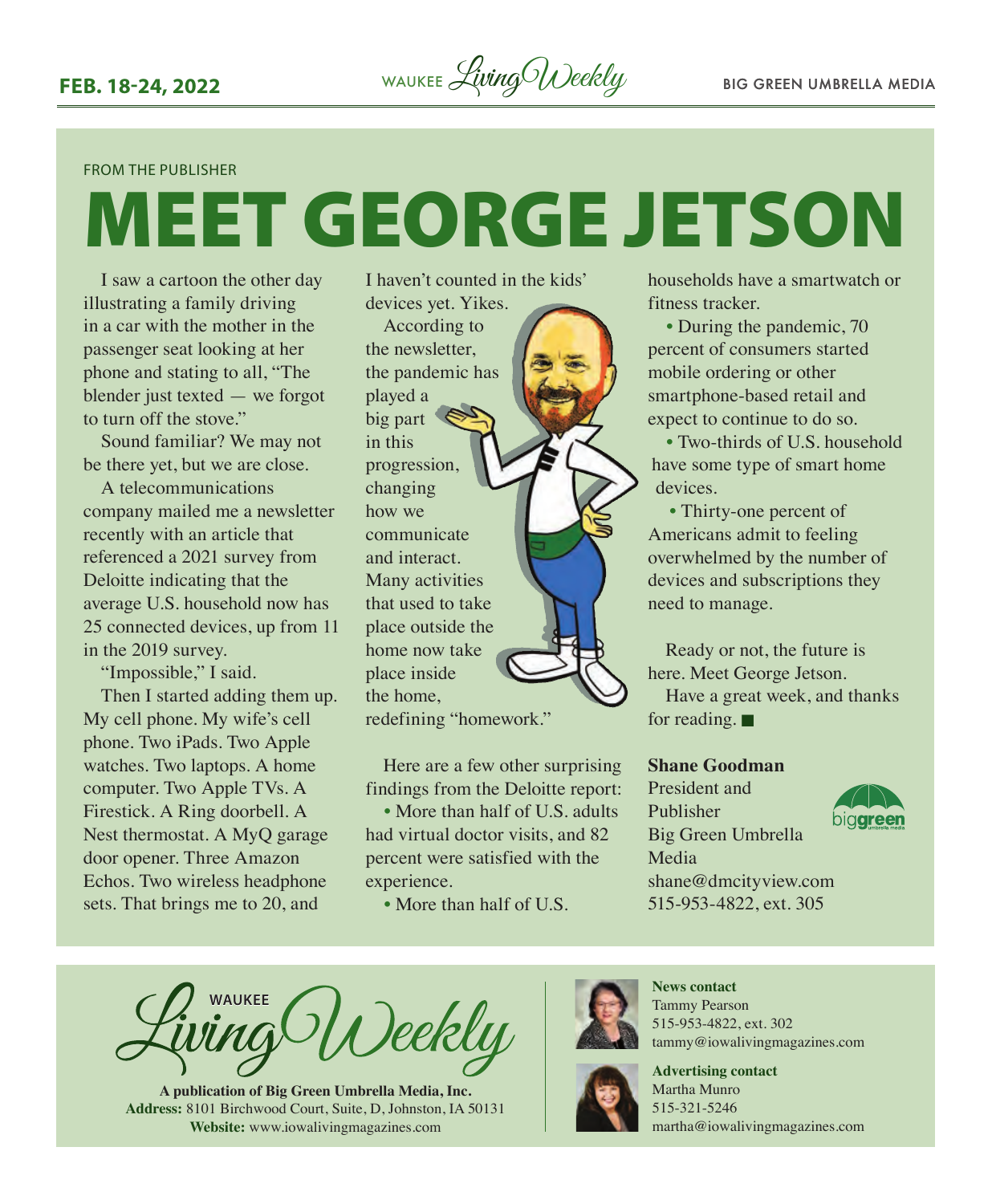BIG GREEN UMBRELLA MEDIA WAUKEE Living Weekly **FEB. 18-24, 2022** 

### MEET WAUKEE'S NEW HORTICULTURE TECHNICIAN

Holly Holmes recently began her duties as the City of Waukee's first horticulture technician. As more parks and facilities sprouted up in Waukee to serve the growing community, the need for a full-time caretaker followed suit. Holly now spends her days maintaining parks and City building landscapes for health and beautification. She has a marketing degree from the



University of Iowa, but decided to follow her real passion eight years ago and entered the green industry. She worked as a field worker and manager for several landscape companies prior to joining the City staff.

Holly and her wife, Stephanie, enjoy spending time with their daughters and 1-year-old granddaughter. She also has two dogs and a cat. In her free time, Holly enjoys hiking, biking, taking walks, and watching movies and football.  $\blacksquare$ 

### 2022 ANNUAL AUCTION - IMAGINE THE POSSIBILITIES

The public is invited to an innovation-filled evening at the Waukee Community Schools Foundation 2022 Annual Auction Saturday, Feb. 26, at the Waukee Innovation & Learning Center. This event raises money for grants, scholarships, professional development experiences, and more. The event will be in-person; however, those who can't attend the event can still participate in the silent auction. Register for auction updates and to attend at [https://e.givesmart.com/events/p0h/.](https://e.givesmart.com/events/p0h/) The silent auction goes live Feb. 19 and runs through the event on the 26th.  $\blacksquare$ 

### WAUKEE LEADERSHIP CLASS HOLDS CHILI-TASTING FUNDRAISER

Join the Waukee Leadership Class of 2022 for a chili cook off fundraiser on Saturday, Feb. 19, 1-2:30 p.m. at the Waukee Fire Department, 1300 S.E. LA Grant Parkway. The Waukee Police Department and the Waukee Fire Department will present their chilis to see which is the victor. A silent auction will also be held. Funds raised goes toward the class project, which is to revitalize the downtown Waukee Triangle. Cost is \$5 per person for tasting (kids 10 and younger free) and \$1 each for desserts, chips and beverages.  $\blacksquare$ 

#### **SPORTS SCHEDULES**

**WAUKEE: Friday, Feb. 18**

4:45 p.m. **Basketball:** Boys 9th vs. Marshalltown

- 6:15 p.m. **Basketball:** Boys 10th vs. Marshalltown
- 7:45 p.m. **Basketball:** Boys Varsity vs. Marshalltown

#### **WAUKEE NORTHWEST: Friday, Feb. 18**

9 a.m. **Wrestling:** Varsity State Tournament @ Wells Fargo Arena

#### **Saturday, Feb. 19,**

- 10 a.m. **Wrestling:** Varsity State Tournament @ Wells Fargo Arena
- 7 p.m. **Basketball:** Girls Varsity Regional Tournament vs. TBD





 $-10C<sub>41</sub>$ People you know and trust. - QUICK and running fast.

- MODERN

00% mobile responsive design on all devices

**AFFORDABLE**<br>Flat fees, no supri

r a FREE design preview with no obligation, call Megan at 515–360–1225 or<br>email megan@iowalivingmagazines.com www.biggreenwebdesign.com Diggreen

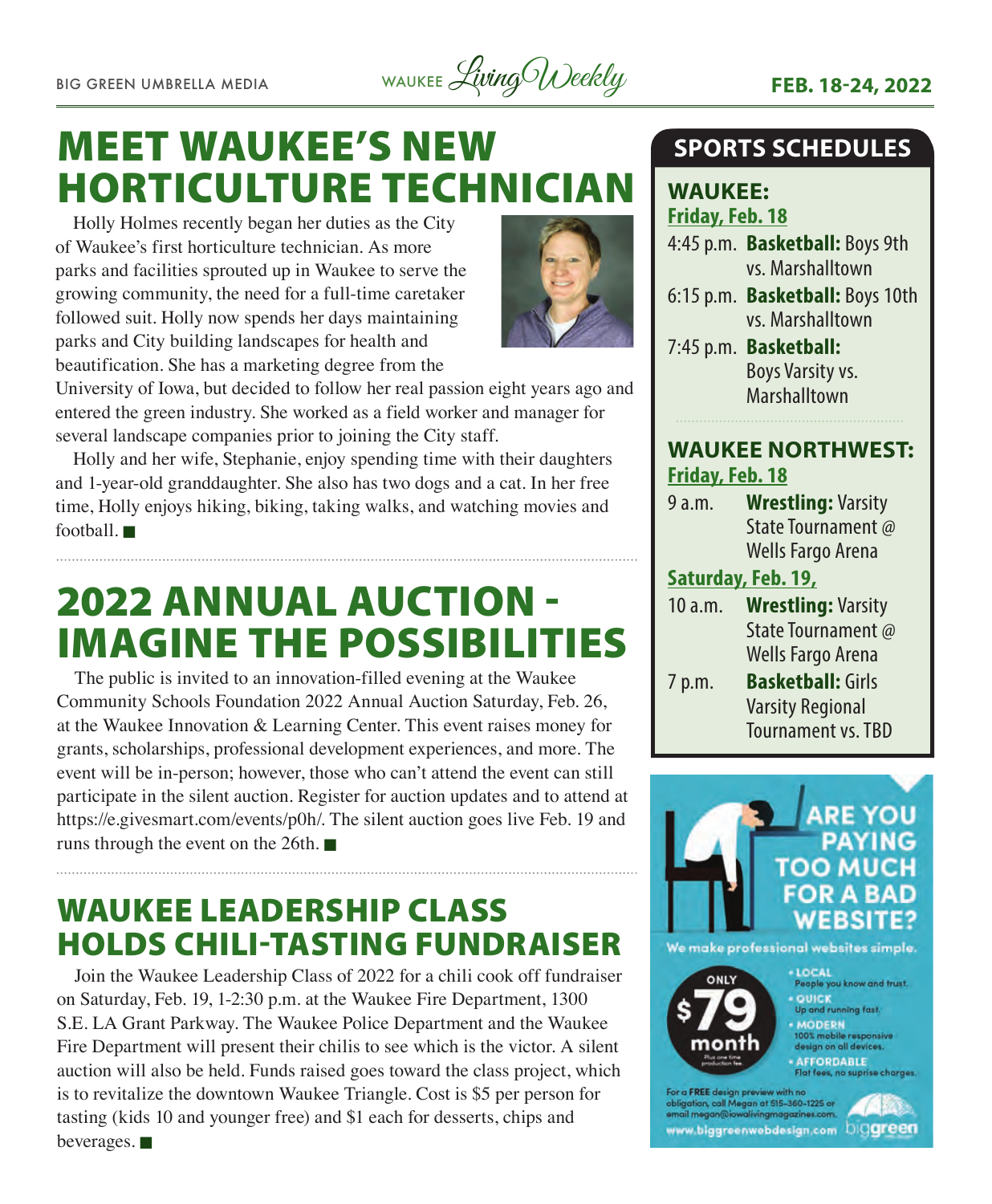

## **SEEN IN WAUKEE** DALLAS COUNTY RESIDENTS' CHOICE POLL FAVORITES WERE PRESENTED CERTIFICATES.



Catie Thomas, Kathy Bogart, Cassidy McRae and Echo Boland of Echo's Cookie Shop receive a certificate for being one of the favorite bakeries.

Jesse and Gina Wiges of Wiges Outdoor Services receive a certificate for being one of the favorite landscaping companies.



Rachel Whetstone of Mainstream Boutique receives a certificate for being one of the favorite boutiques.



Todd Holland, on behalf of Stivers Ford Lincoln, receives a certificate for favorite car dealership.



Travis Black of Shottenkirk receives a certificate for the dealership being one of the favorite car dealerships.





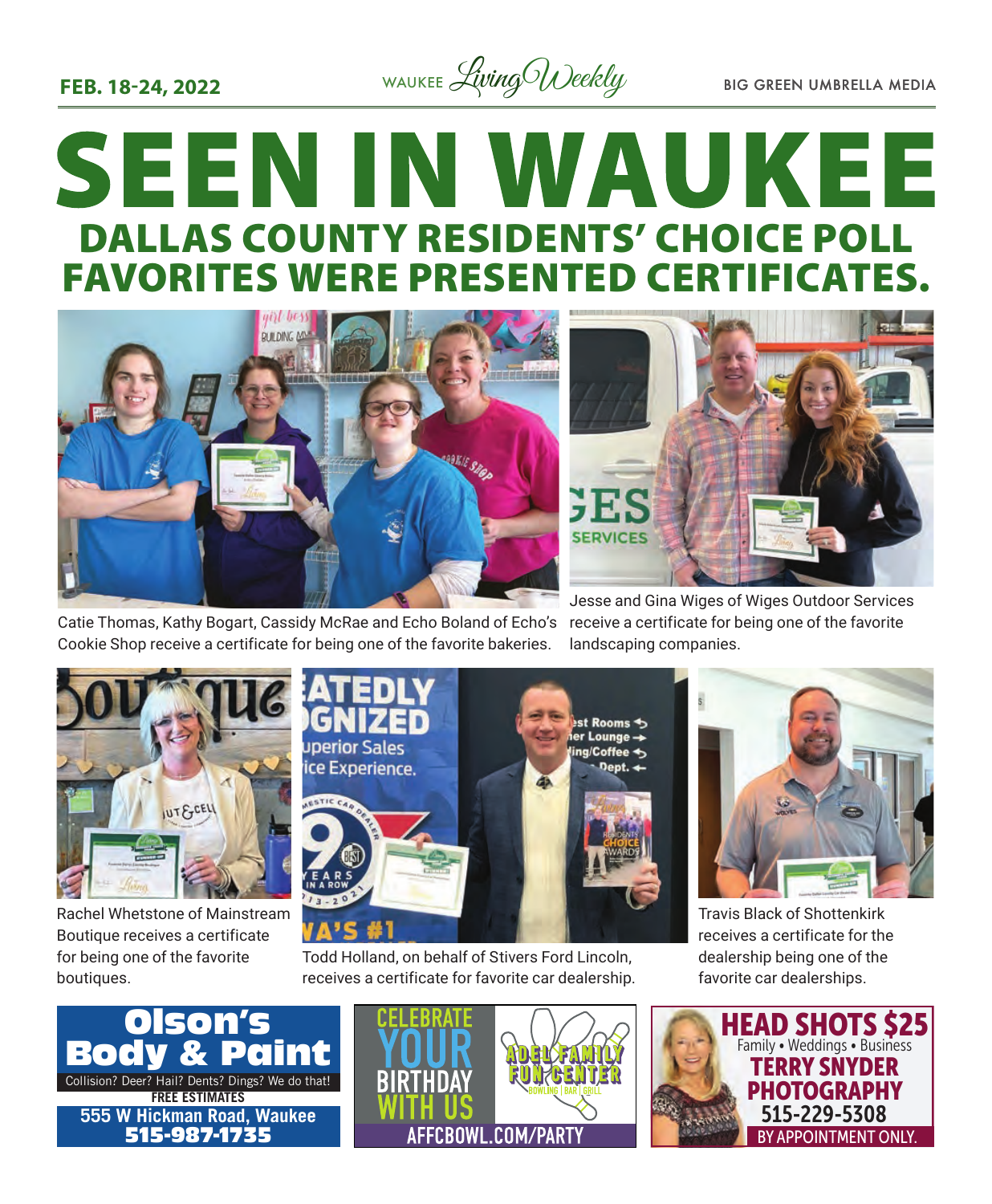BIG GREEN UMBRELLA MEDIA WAUKEE Living Weekly **FEB. 18-24, 2022** 

#### **EVENTS IN THE AREA** EMAIL YOUR EVENT INFORMATION TO<br>TAMMY@IOWALIVINGMAGAZINES.COM

#### VARIOUS SHOWS

#### **February dates**

#### **Hoyt Sherman Place, 1501 Woodland Ave., Des Moines**

A variety of performances are on tap for February at Hoyt Sherman Place. For details, visit www. hoytsherman.org.

**Feb. 18:** "The Mavericks: 'En Español' World Tour" at 7:30 p.m.

**Feb. 19:** "Yola: Stand For Myself Tour" at 8 p.m.

**Feb. 24: "**Ashley McBryde - This Town Talks Tour" at 8 p.m.



#### ON STAGE

#### **February dates**

Enjoy these local theater productions currently showing in the area.

• "Long Day's Journey into Night" — Iowa Stage Theatre Company presents this play about addiction and the resulting family dysfunction now through Feb. 20 at the Stoner Theater, 221 Walnut St., Des Moines. www.iowastage.org

**• "The Revolutionists"** — Tallgrass Theatre Company, 2019 Grand Ave., West Des Moines, presents this play about four beautiful, tough women who lose their heads in an irreverent, girl-powered comedy. Playing now through Feb. 20. www. tallgrasstheater.org

#### **• "Agatha Christie's Murder on the Orient**

**Express"** — The show runs now through Feb. 20 at the Des Moines Community Playhouse, 831 42nd St., Des Moines. It's winter 1934, and, when the Orient Express luxury train is stopped in the snow, a passenger is

found dead in his locked compartment. Fortunately, the famous detective Hercule Poirot is also aboard to solve the case before the killer strikes again. www. dmplayhouse.com

#### CITYVIEW CHOCOLATE WALK

#### **Friday, Feb. 25, 5-9 p.m. West Glen Town Center, 5465 Mills Civic Parkway, West Des Moines**

Like chocolate? Like chocolate drinks? They you'll love this event. CITYVIEW and West Glen Town Center once again present the Chocolate Walk. For a ticket price of \$20 (\$30 at the door), attendees will receive 10 drink tickets that can be redeemed for sample cocktails at participating venues. Attendees will also be provided tickets for chocolate dessert samples at participating retail stores. Find the registration link at https://chocolatewalk.dmcityview.com.

#### BLUE RIBBON BACON FESTIVAL

#### **Saturday, Feb. 26 Horizon Events Center in Clive**

After a year off, the bacon fellowship will resume, according to the Blue Ribbon Bacon Festival's website. The \$50 general admission ticket includes live entertainment, 12 bacon-inspired dishes, one beverage and all the bacon you can eat. The theme will be "Bacon Gras" and feature bacon-infused Cajun dishes along with: Bacon Bourbon Street – Mardi Gras Beads, street performers, local musical acts, pro wrestling, Iowa's top pop-punk group The Eugene Levy Band, Silent Club Sizzle, main-stage music from Tyler Richton & The High Bank Boys, Not Quite Brothers and BYOBrass, and you won't want to miss the popular bacon-eating contest at 3 p.m. Tickets for the event will be limited to 5,000. For more information, visit blueribbonbaconfestival.com $\blacksquare$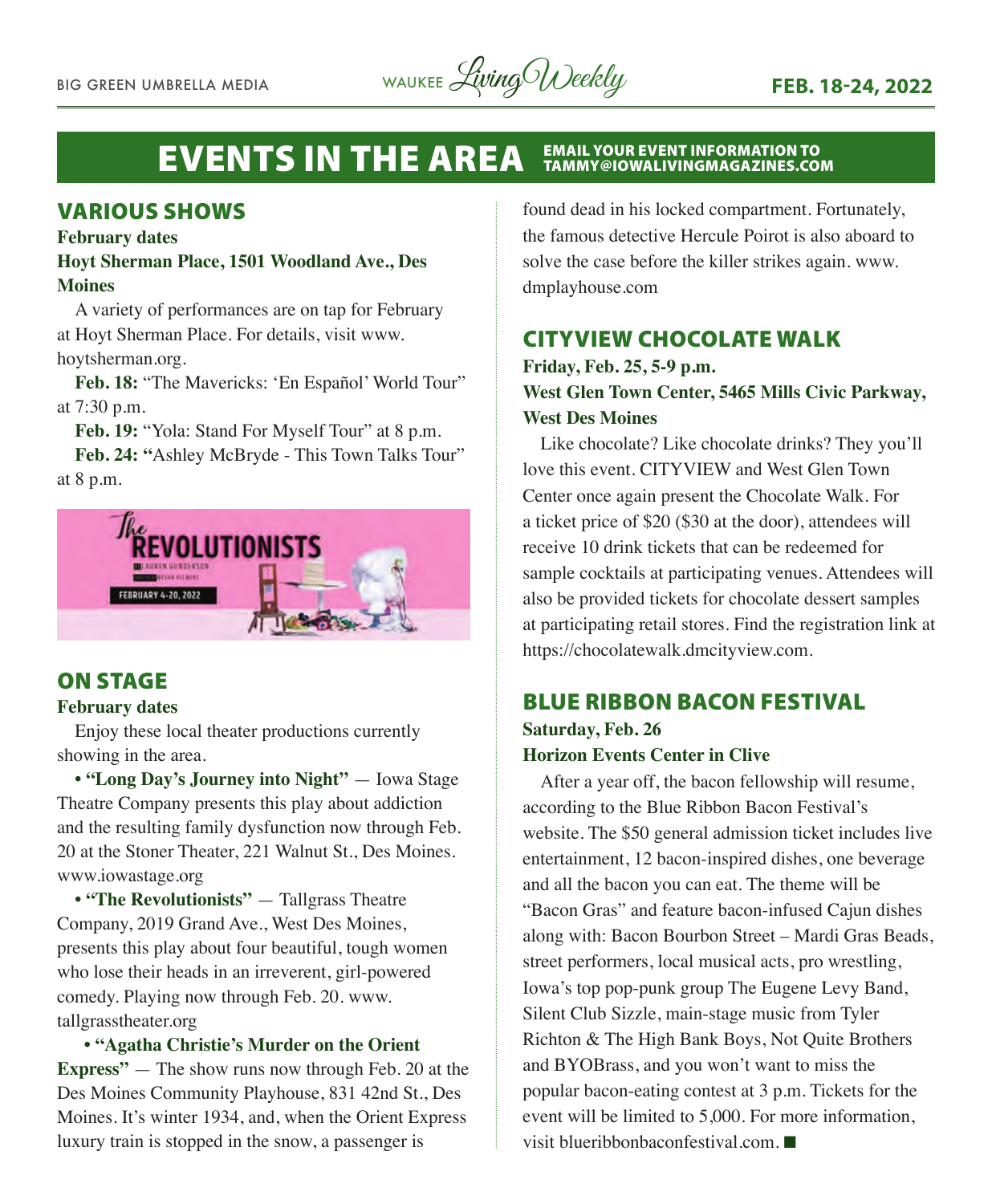

#### RECIPE

### **FRESH, HEALTHY FAMILY MEALS RECIPES TO HELP BOOST IRON LEVELS, AID PLASMA DONATION RECOVERY**



*(Family Features)* Chef Nate Appleman knows how important it is to serve healthy meals to your family – ones they actually want to eat. Before having his first child, he transformed his eating and exercise habits and lost 85 pounds to get on a healthier path.

Now, he's cooking meals for his family, including 14-yearold Oliver who was diagnosed with Kawasaki Disease as a toddler – an inflammation of the blood vessels that can cause damage to coronary arteries – as a healthy lifestyle is important to help manage the disease. Since Oliver's diagnosis, Appleman made it his personal mission to create awareness of Kawasaki Disease and for the critical need for plasma donations that many people with the disease rely on for treatment, which is why he partnered with Abbott to bring attention to the need for plasma donations.

Donating plasma is a safe and relatively easy process. Since plasma is replaced in the body within about 24 hours, it can be donated up to twice per week. With a donation that typically takes between 1-3 hours, you can make a lasting impact by providing lifesaving medicine for patients like Oliver.

It's a good idea to fuel up with iron-rich foods before and after donating, so Appleman created fresh, nutritious recipes he loves to serve his family.  $\blacksquare$ 

#### MARINATED SKIRT STEAK

*Recipe courtesy of chef Nate Appleman on behalf of Abbott*

**Vinaigrette:** 1/4 cup oil 1/4 cup fish sauce 1/4 cup rice wine vinegar 1/4 cup water 2 tablespoons raw sugar 1 cup chopped fresh cilantro 1 lime, juice only 1 clove garlic, minced 1 small Thai bird chile or serrano chile, chopped 1/4 head finely shaved green cabbage 1/4 head finely shaved purple cabbage 2 carrots, thinly julienned **Skirt steak:**  1 1/2 pounds trimmed skirt steak 1/2 cup coconut milk 3 cloves garlic, minced 2 tablespoons lime juice 1/4 cup chopped fresh cilantro 2 tablespoons sriracha salt, to taste 3 cups cooked brown rice 1/2 cup crushed peanuts 1 lime, quartered, for garnish **To make vinaigrette:** In large bowl, mix oil, fish sauce, rice wine vinegar, water, sugar, cilantro, lime juice, garlic and chile. Toss cabbage and carrots in vinaigrette; refrigerate until ready to serve. **To make skirt steak:** Marinate steak in coconut milk, garlic, lime juice, cilantro, sriracha and salt, to taste, at least 1 hour, or up to 24 hours. Heat grill to high. Grill 3-4 minutes each side until medium rare.

Let rest 3 minutes.

Thinly slice steaks against grain and serve with vinaigrette, rice and crushed peanuts; garnish with lime wedges.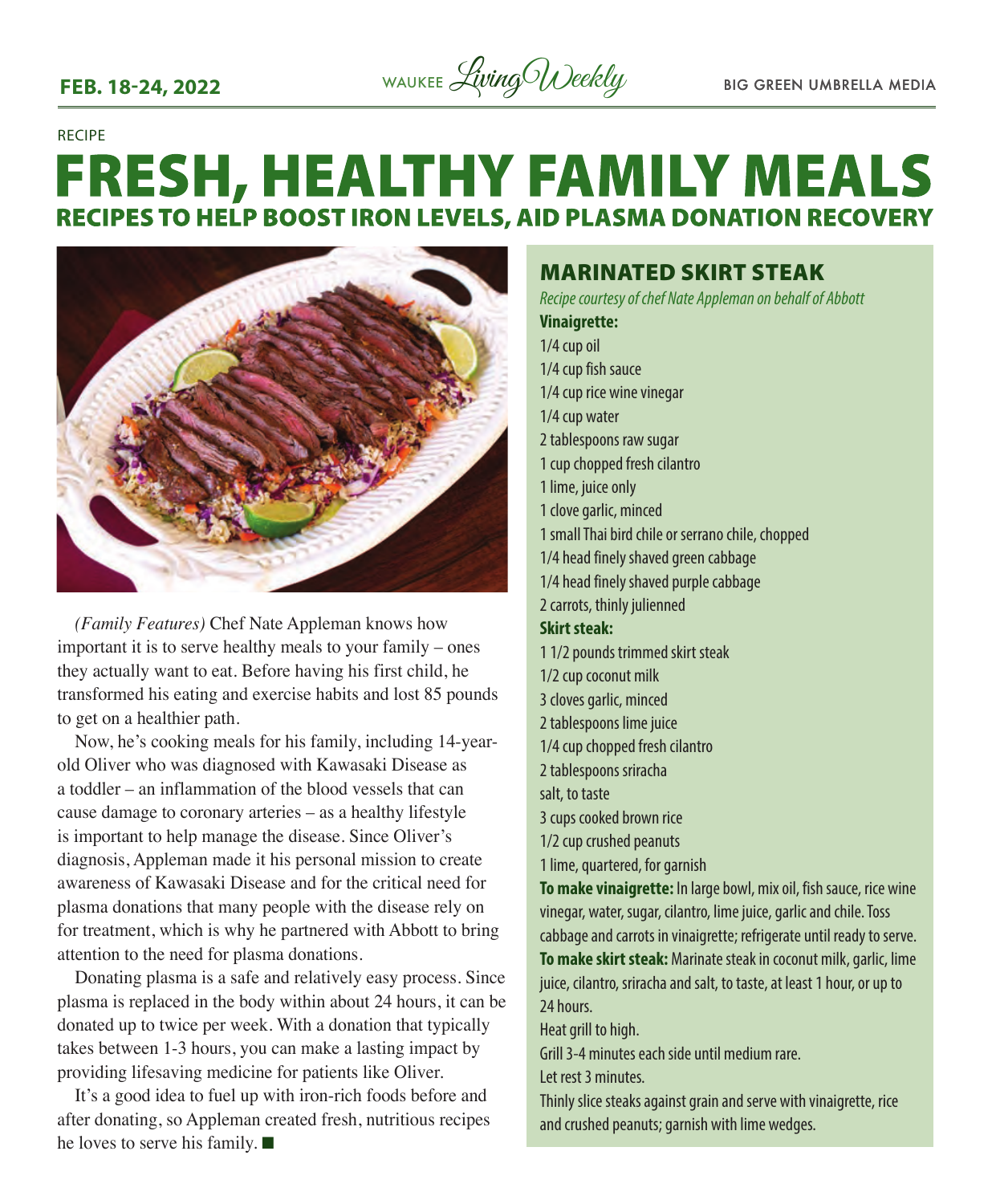BIG GREEN UMBRELLA MEDIA WAUKEE Living Weekly **FEB. 18-24, 2022** 

### STATE OF THE CITY ADDRESS

Join Waukee Mayor Courtney Clarke on Thursday, March 10, 5:30-7 p.m. for the State of the City Address. She will recap recent Waukee successes and share details regarding future City priorities, projects and partnerships. Appetizers and refreshments will be provided. The event will be held at the Waukee Innovation & Learning Center, 295 S.E. Ashworth Road. Doors open at 5:30 p.m. and the presentation begins at 6 p.m. Admission is free. RSVPs are appreciated online at [https://waukee](https://waukee-services.app.transform.civicplus.com/forms/24928)[services.app.transform.civicplus.com/](https://waukee-services.app.transform.civicplus.com/forms/24928) [forms/24928](https://waukee-services.app.transform.civicplus.com/forms/24928).  $\blacksquare$ 

### BENEFIT FOR MIKE ENOS

A benefit auction will be held for Mike Enos on Friday, Feb. 25, starting at 5:30 p.m. when doors open for the silent auction opens, and concluding with a live auction that starts at 7 p.m. Food will be available for a freewill donation, including loose meat hamburgers, pulled pork, chili and more. The event will be at Country Lane Lodge, 29300 Prospect Circle.

### LEGISLATIVE COFFEE

Join the Waukee Area Chamber of Commerce for a Waukee Legislative Coffee on Saturday, Feb. 19, at 10 a.m. The event is hosted by the Chamber's Government Affairs Committee. Waukee State Sen. Sarah Trone Garriott and State House Rep. Kenan Judge will speak to Waukee residents and the Chamber membership about what is happening at the state level and offer the opportunity to ask questions. This event is free to attend, but registration is required. Visit [https://](https://waukeechamberia.chambermaster.com/eventregistration/register/4) [waukeechamberia.chambermaster.com/eventregistration/register/4](https://waukeechamberia.chambermaster.com/eventregistration/register/4)  $\blacksquare$ 

I am honored to be voted favorite insurance agent in Dallas County for the Iowa Living 2022 Residents' Choice Reader Poll. I will continue my commitment to building positive and supportive relationships and am grateful for a community that allows me to do so.

THANK YOU



*Not FDIC-Insured | No Bank Guarantee | May Lose Value Not a Deposit | Not Insured by any Federal Government Agency*

Eric Schepers, CPCU, ChFC, CASL VP | Insurance & Risk Management (515) 402-3482 Eric.Schepers@MyLSB.com MyLSB.com